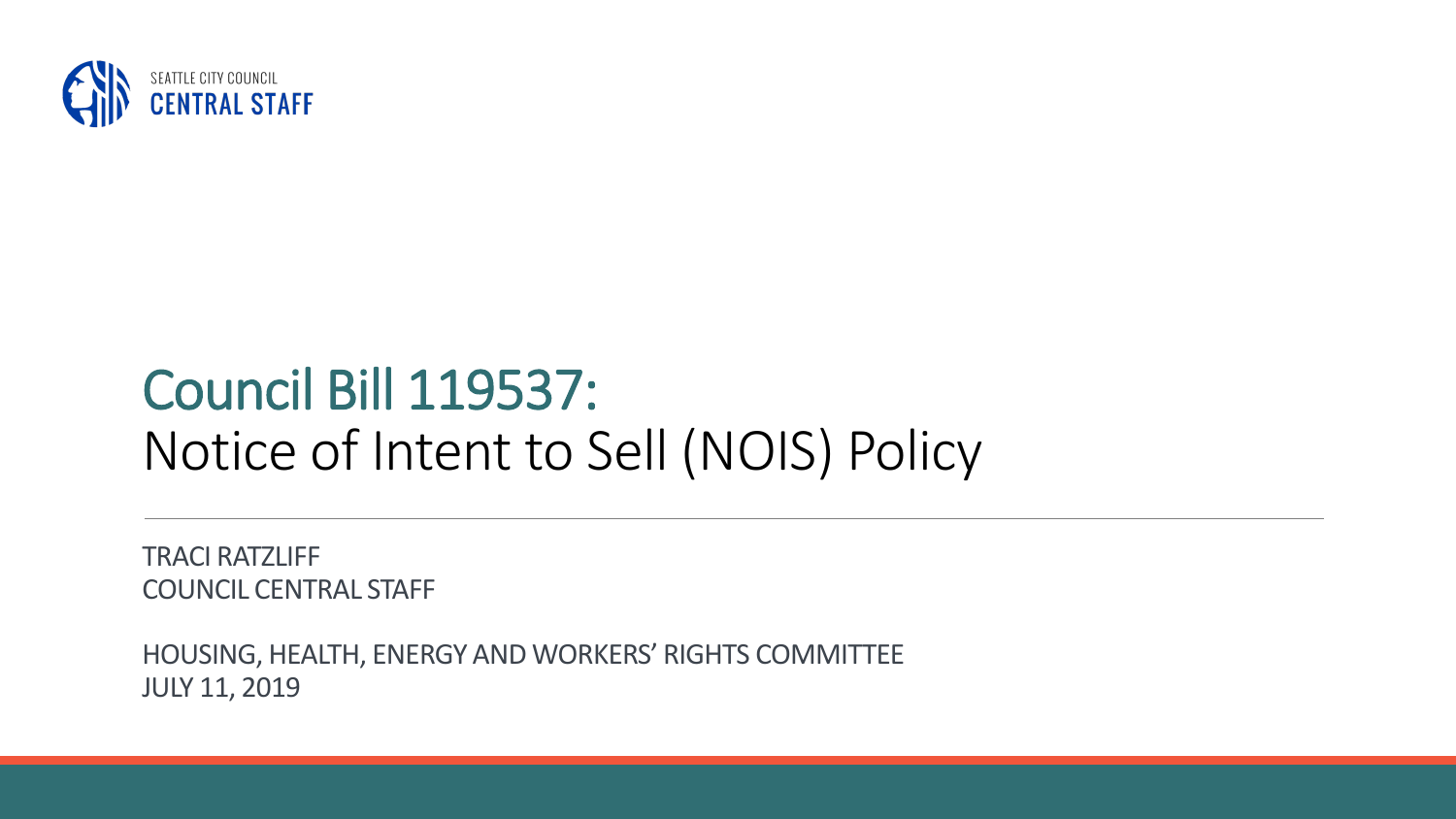### Summary of Proposed Changes Included in CB 119537

**Expands notice requirement to Multi-Family (MF) buildings with two or more housing units** 

 $\cdot$  Increases notice period from 60 to 90 days

**\*** Requires building owner to submit signed declaration to City

**Example 18 Features building owner to prominently post notice in building being sold**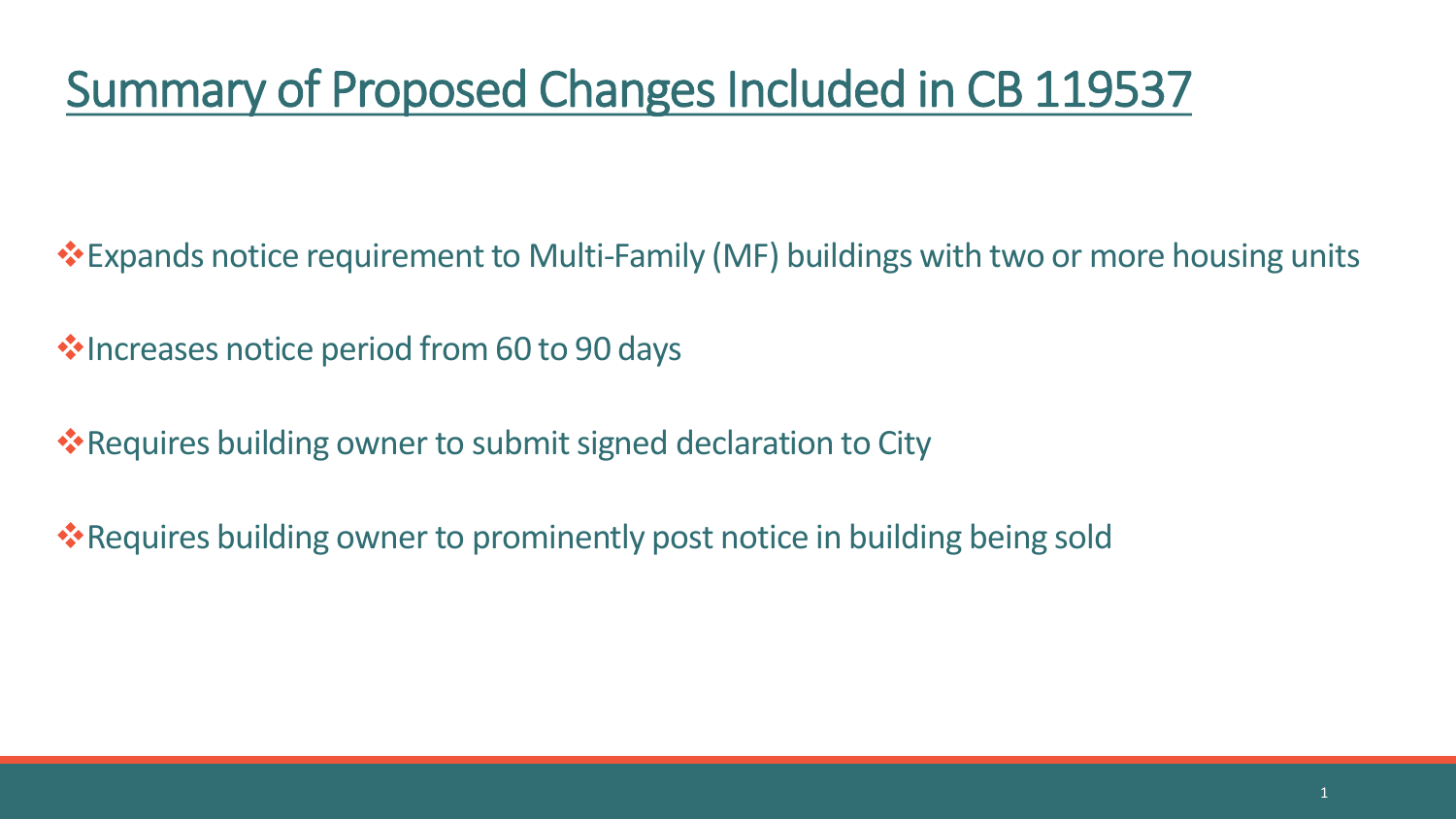#### Summary of Proposed Changes Included in CB 119537, cont.

**\*** Requires building owner receiving unsolicited offer to issue notices within two days

**\*** Prohibits building owner from executing PSA until 90 days after the required notices issued

**Increases penalty from \$500 to \$2,000 for failure to comply with notice provisions**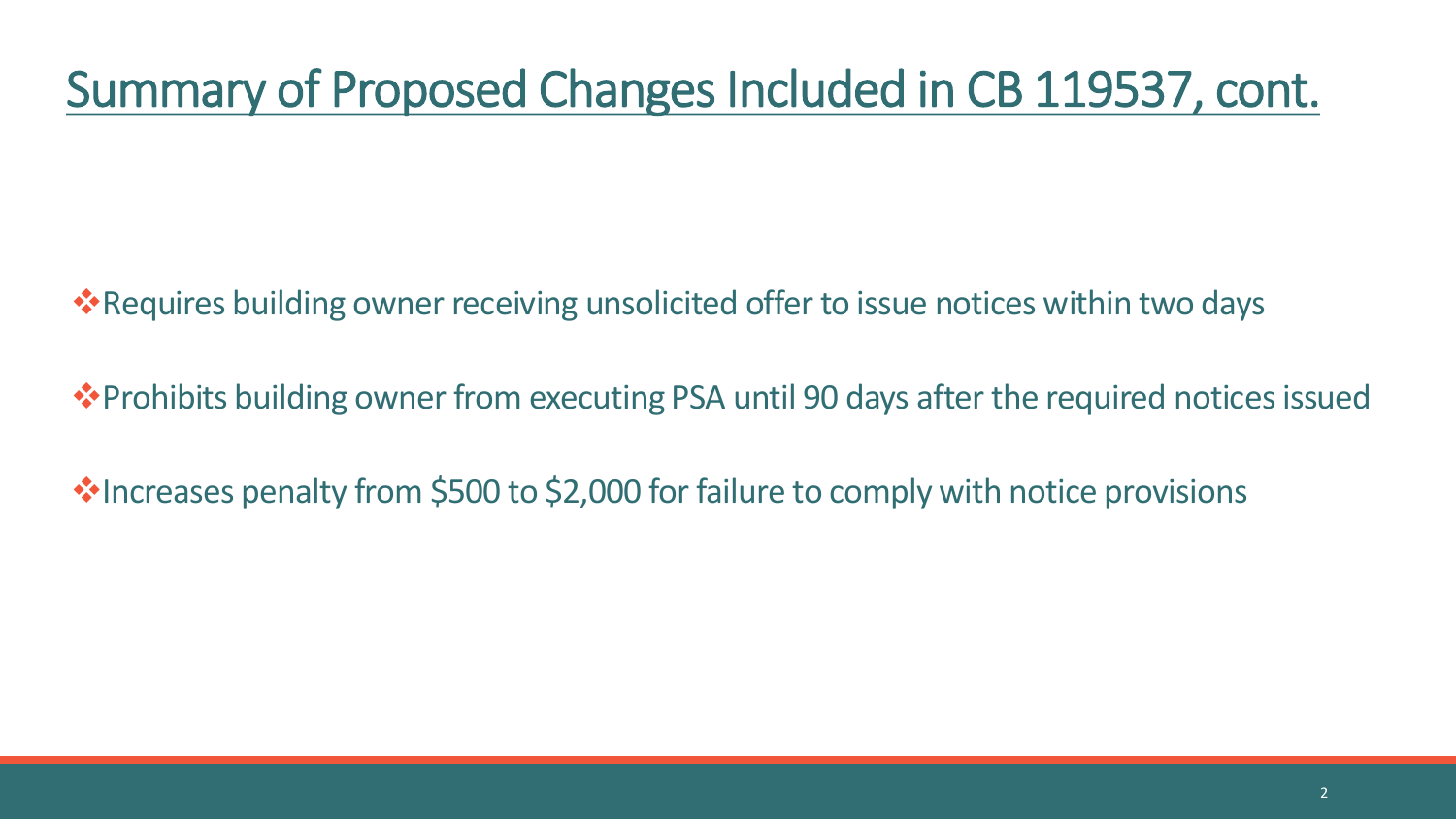#### Proposed Amendments to CB 119537

- 1. Tiered Notice Requirement
- 2. Evaluation by City Auditor
- 3. Workshops to Facilitate Building Sales
- 4. Strategies to Monitor/Enforce Compliance; Ongoing Stakeholders Group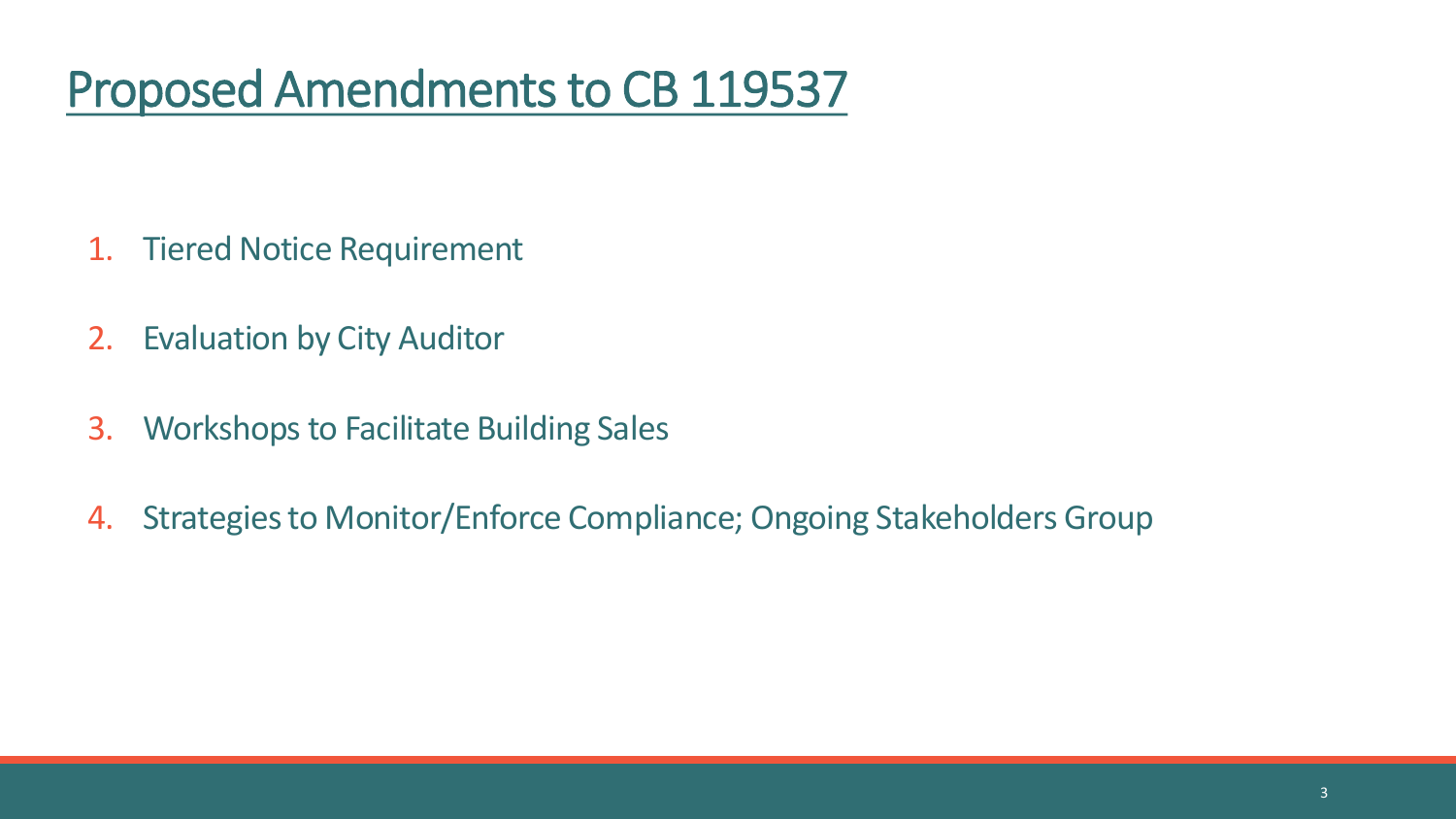#### Amendment 1. Tiered Notice Requirement

|                                                                                                                                                                                                                                                                                 | MF Building Size: $2 - 4$ units   MF Building Size: $5 +$ units |                                                      |
|---------------------------------------------------------------------------------------------------------------------------------------------------------------------------------------------------------------------------------------------------------------------------------|-----------------------------------------------------------------|------------------------------------------------------|
| <b>Statement of Interest in Purchasing Building by Tenant</b><br>(or Tenant group), Non-Profit Housing Developer,<br><b>Seattle Housing Authority (SHA)*</b>                                                                                                                    | Due 15 days after Owner<br><b>issues NOIS</b>                   | Due 30 days after Owner<br><b>issues NOIS</b>        |
| <b>Submittal of documentation by Tenant (or Tenant</b><br>group) of financial ability to purchase building**                                                                                                                                                                    | Due 15 days after Statement<br>of Interest Submitted            | Due 15 days after Statement<br>of Interest Submitted |
| Submittal of offer to purchase building by Tenant (or<br>Tenant group), Non-Profit Housing Developer, SHA***                                                                                                                                                                    | 30 days after Statement of<br>Interest is submitted             | 90 days after Statement of<br>Interest is submitted  |
| *If no statement of interest is submitted, owner is free to list/sell building<br>**If documentation is not submitted building, owner is free to list/sell building<br>***If offer is not submitted or offer is submitted but not accepted, owner is free to list/sell building |                                                                 |                                                      |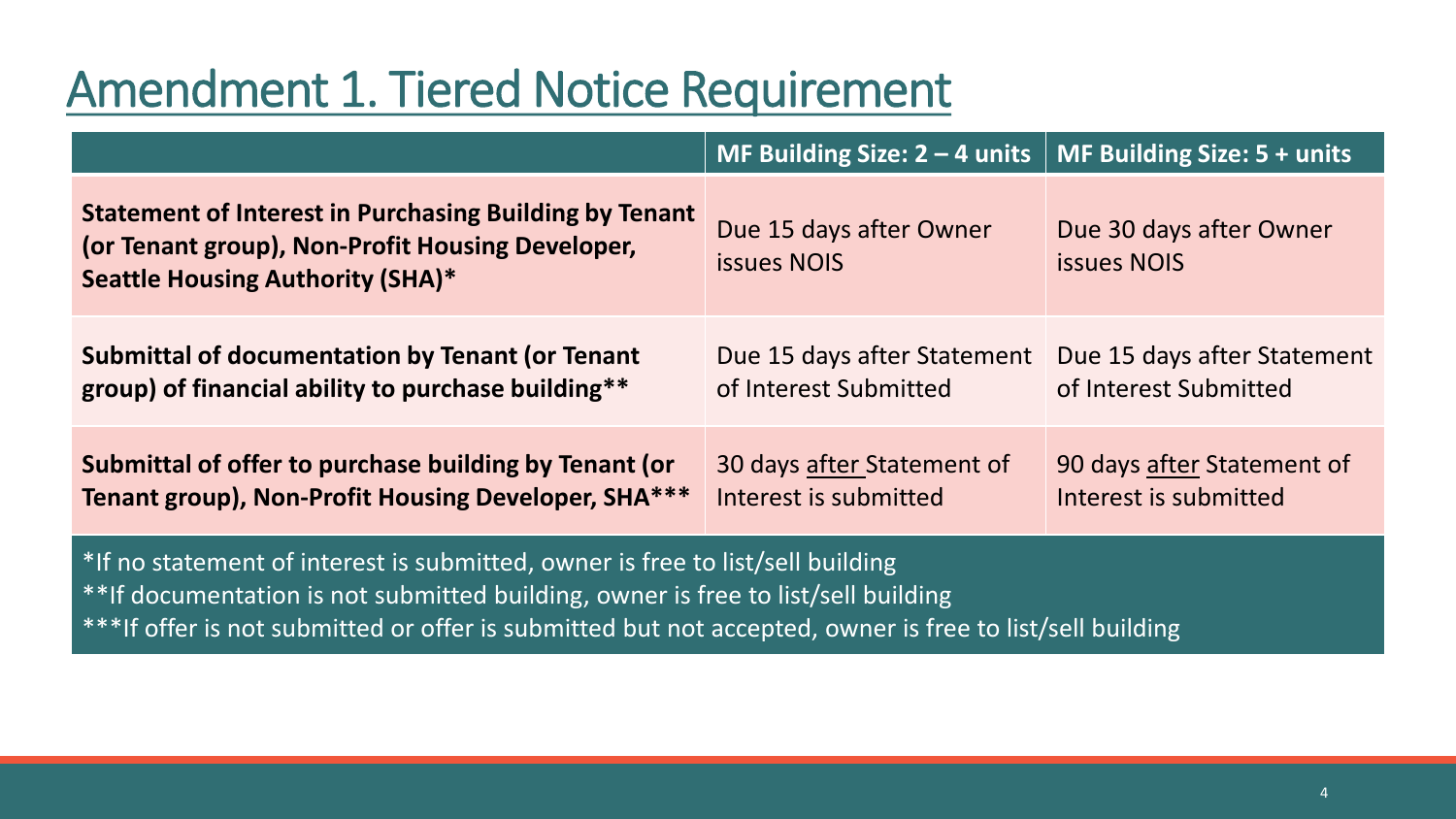The City Auditor, in cooperation with OH, will evaluate MF building owners compliance with notice requirements.

Evaluation will occur in August 2021 - two years after adoption of new requirements.

Report will be submitted to City Council by December 30, 2021.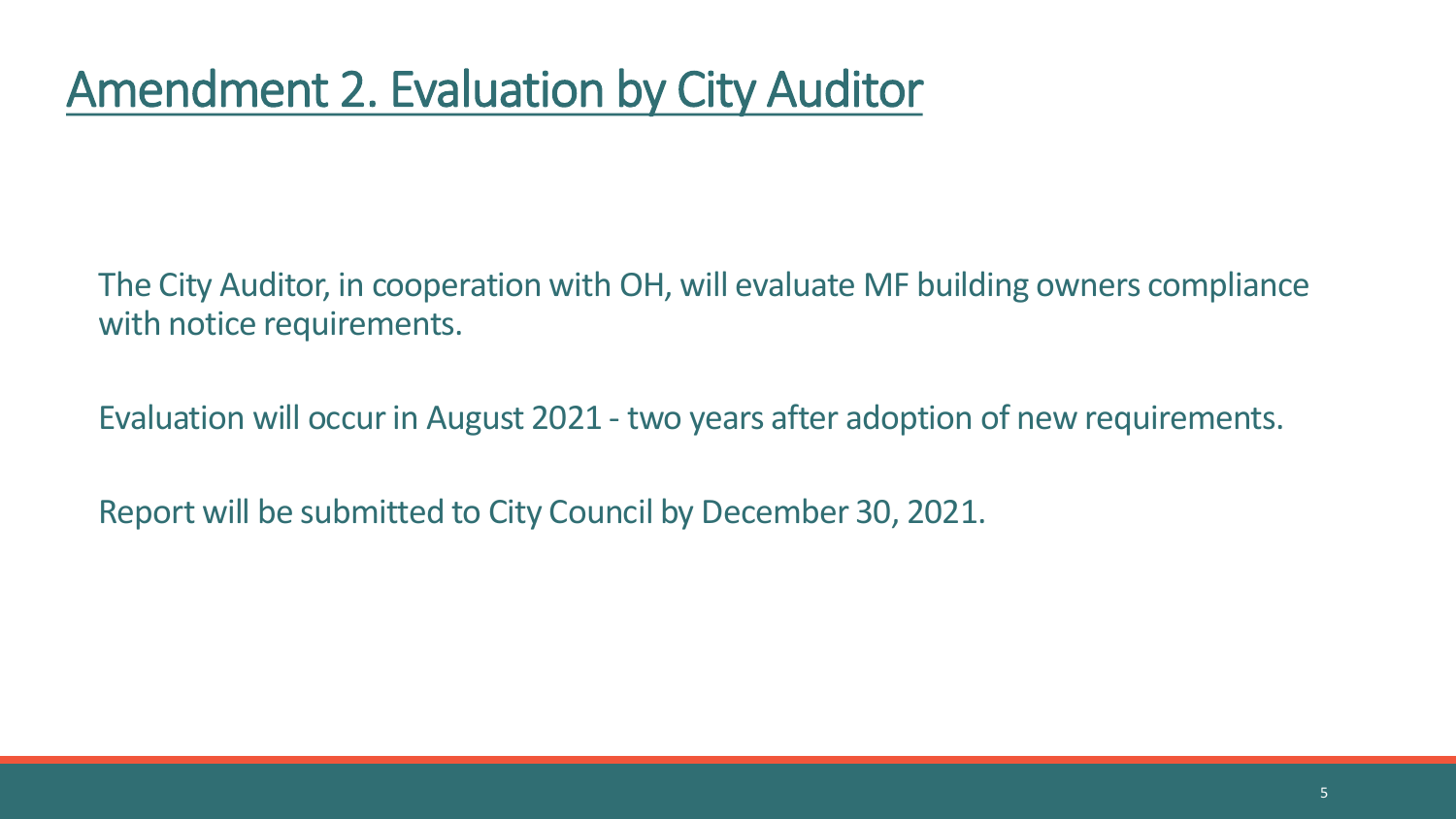## Amendment 3. Workshops to Facilitate Building Sales

Office of Housing (OH) facilitates workshops to discuss supporting sales of buildings to interested parties.

Participants in workshops would include:

- **Tenant groups**
- **W**Non-profit housing developers
- \*Community organizations
- $\diamond$  **Housing financiers**
- $\dots$ **Realtors and Brokers**
- $\dots$  Owners of rental housing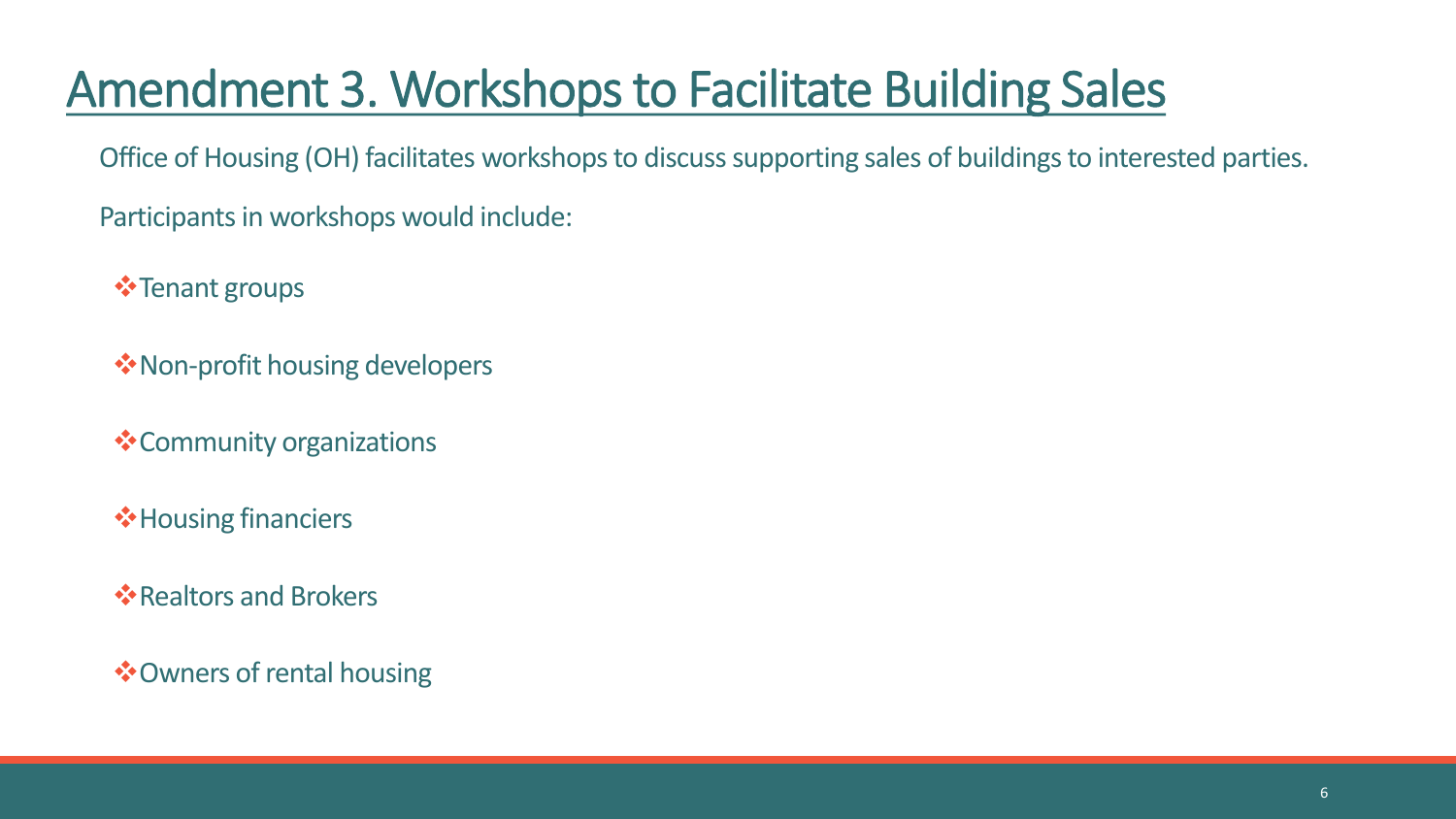#### Amendment 4. Strategies to Monitor/Enforce Compliance; Ongoing Stakeholders Group

OH requested to develop strategies to monitor & enforce the ordinance.

OH will provide report to City Council by September 30, 2019 including strategies and cost to implement.

OH requested to convene ongoing stakeholders group to:

Create inventory of vulnerable buildings that could be sold; and

**\*** Develop broader system of resources to support tenants purchase of buildings